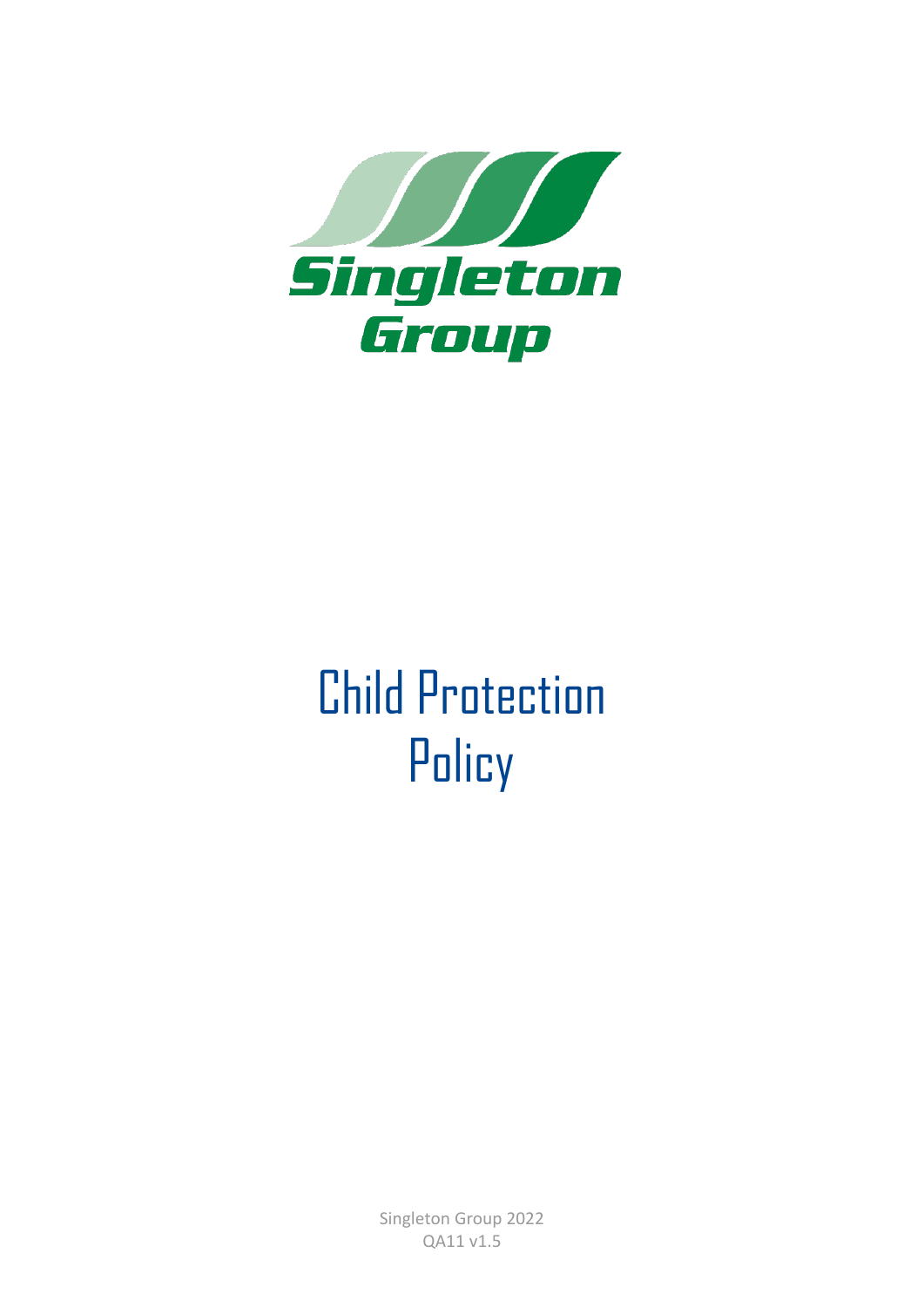## **Procedure for children at possible risk of abuse**

This procedure applies to any paid member of staff, contractor or volunteer who may be concerned about the safety and protection of a child.

#### **Purpose and aim of this procedure**

We aim to ensure those children who attend Singleton Group and any other children who may come to the attention of Singleton Group, receive the protection and support they need if they are at risk of abuse.

This procedure provides clear direction to staff, contractors and volunteers at Singleton Group if they have concerns that a child is in need of protection.

#### **Different types of abuse**

**Physical abuse** is violence causing injury or occurring regularly during childhood. It happens when:

- A child is hurt or injured by being hit, shaken, squeezed, thrown, burned, scalded, bitten or cut.
- Someone tries to drown or suffocate a child.
- Someone gives a child poison, alcohol or inappropriate drugs.
- Someone fabricates the symptoms of, or deliberately induces, illness in a child.

In some cases the injuries will be caused deliberately. In others they may be accidental but caused by the child being knowingly put at risk.

**Sexual abuse** occurs when someone uses power or control to involve a child in sexual activity in order to gratify the abuser's own sexual, emotional or financial needs or desires. It may include:

- Forcing or enticing a child to take part in sexual activities, whether or not the child is aware of what is happening.
- Encouraging children to behave in sexually inappropriate ways.
- Showing children pornographic material or involving them in the production of such material.
- Involving children in watching other people's sexual activity or in inappropriate discussions about sexual matters.

**Emotional abuse** is persistent or severe emotional ill-treatment of a child that is likely to cause serious harm to his/her development. It may include:

- Persistently denying the child love and affection.
- Regularly making the child feel frightened by shouts, threats or any other means.
- Hurting another person or a pet in order to distress a child.
- Being so over-protective towards the child that he/she is unable to develop or lead a normal life.
- Exploiting or corrupting a child, e.g. by involving him/her in illegal behaviour.
- Conveying to a child the message that he/she is worthless, unlovable, inadequate, or his/her only value is to meet the needs of another person. This may or may not include racist, homophobic or other forms of abuse.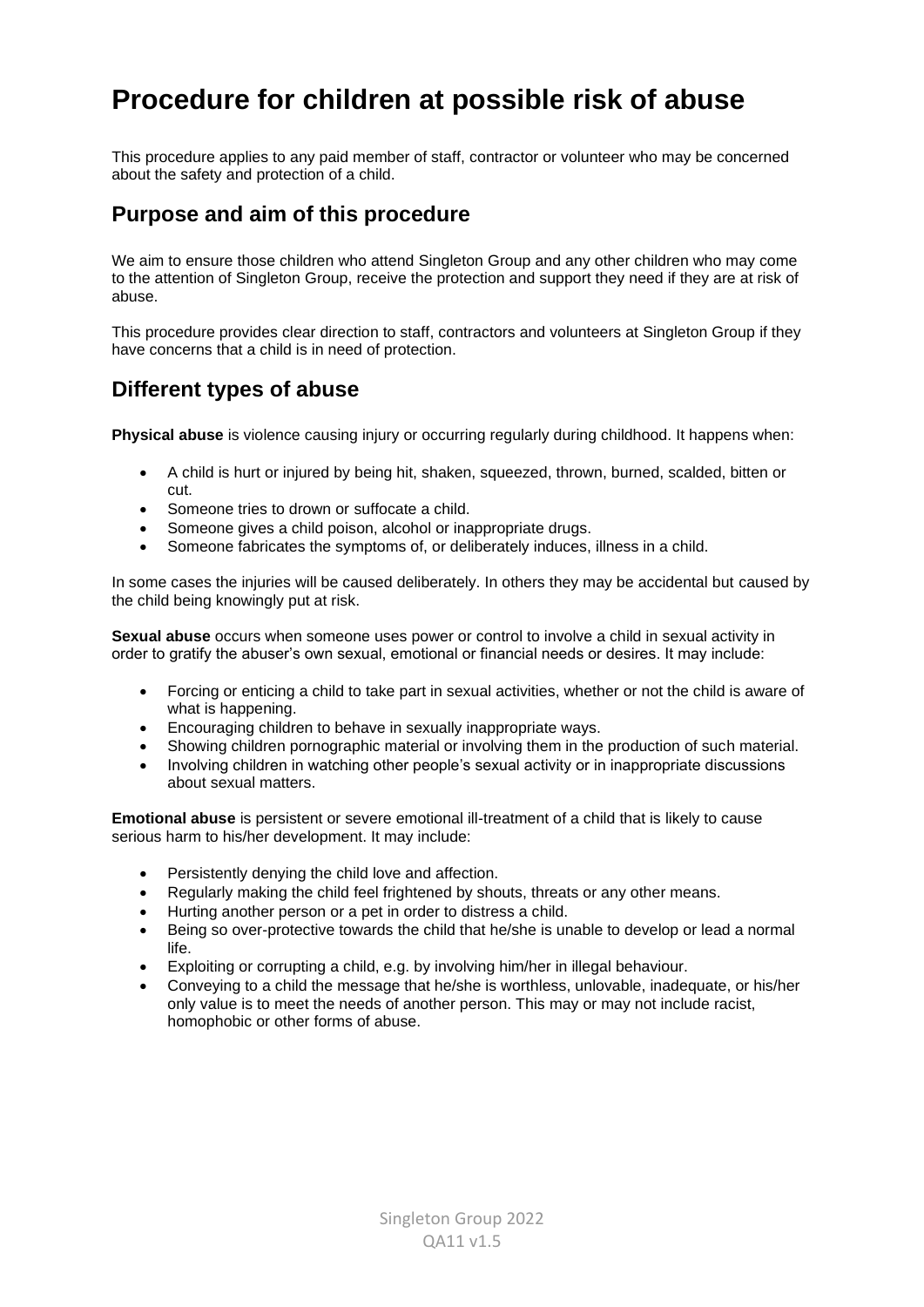**Neglect** involves persistently failing to meet a child's physical, psychological or emotional needs. It may include:

- Failing to ensure that a child's basic needs for food, shelter, clothing, health care, hygiene and education are met.
- Failing to provide appropriate supervision to keep a child out of danger. This includes lack of supervision of particular activities or leaving a child alone in the house.

#### **Ways that abuse might be brought to your attention**

- A child might make a direct disclosure about him or herself
- A child might make a direct disclosure about another child
- A child might offer information that is worrying but not a direct disclosure
- A member of staff might be concerned about a child's appearance or behaviour or about the behaviour of a parent or carer towards a child
- A parent or carer might make a disclosure about abuse that a child is suffering or at risk
- A parent might offer information about a child that is worrying but not a direct disclosure.

#### **Talking to a child who has told you that he/she or another child is being abused**

- Reassure the child that telling someone about it was the right thing to do.
- Tell him/her that you now have to do what you can to keep him/her (or the child who is the subject of the allegation) safe.
- Let the child know what you are going to do next and who else needs to know about it.
- Let the child tell his or her whole story. Don't try to investigate or quiz the child, but make sure that you are clear as to what he/she is saying.
- Ask the child what he/she would like to happen as a result of what he/she has said, but don't make or infer promises you can't keep.
- Give the child the ChildLine phone number: 0800 1111.

#### **Helping a child in immediate danger or in need of emergency medical attention**

- If the child is in immediate danger and is with you, remain with him/her and call the police.<br>• If the child is elsewhere, contact the police and explain the situation to them
- If the child is elsewhere, contact the police and explain the situation to them.
- If he/she needs emergency medical attention, call an ambulance and, while you are waiting for it to arrive, get help from your first aider.
- $\bullet$  If a 1<sup>st</sup> aider is not available, use any 1<sup>st</sup> aid knowledge that you may have to help the child.
- You also need to contact your supervisor/manager or named person for child protection to let them know what is happening.

A decision will need to be made about who should inform the child's family and the local authority children's social care department, and when they should be informed. If you have involved the police and/or the health services, they should be part of this decision. Consider the welfare of the child in your decision making as the highest priority.

- Issues that will need to be taken into account are:
- The child's wishes and feelings
- The parent's right to know (unless this would place the child or someone else in danger, or would interfere with a criminal investigation)
- The impact of telling or not telling the parent
- The current assessment of the risk to the child and the source of that risk
- Any risk management plans that currently exist

The form should be signed and dated by all those involved in its completion and kept confidentially on the child's file. The name of the person making the notes should be written alongside each entry.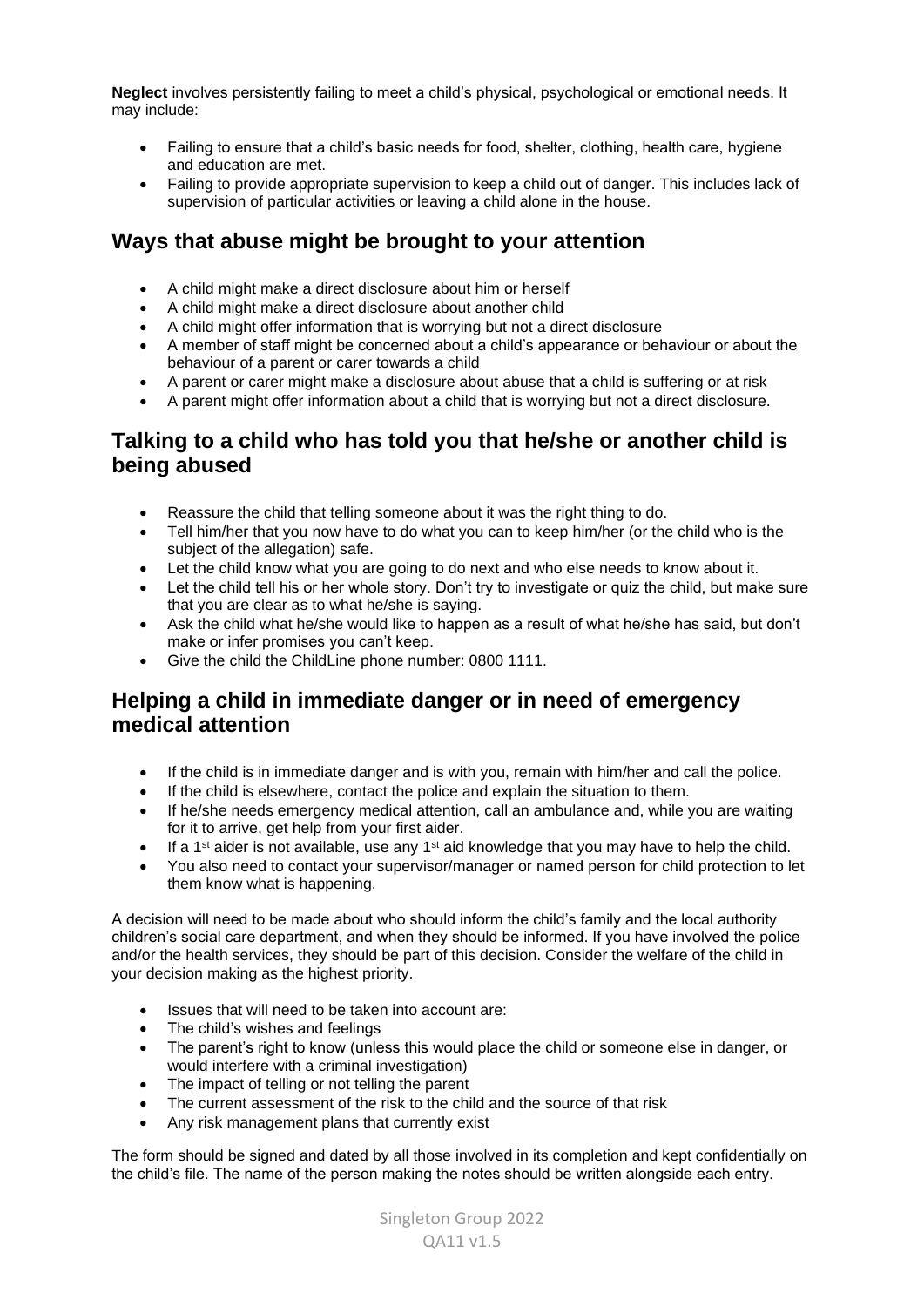### **Useful contact details**

- Company owner: Nigel Singleton 01522 300161
- Named person for child protection and deputy: Nigel Singleton/Glenda Minns 01522 300161
- Local police: 01522 532222
- Local authority children's social care department: 01522 782111 or 01522 782333
- NSPCC Helpline: 0808 800 5000 or help@nspcc.org.uk
- ChildLine: 0800 1111 (textphone 0800 400 222) or www.childline.org.uk

#### **Reporting child protection concerns**

If a child is in need of emergency medical attention or in immediate danger, follow the procedure set out in on the section on helping a child in immediate danger or in need of emergency medical attention.

You should then take the steps set out in the flowchart on the next page to ensure the concern is dealt with.

Once any immediate danger or emergency medical need has been dealt with, follow the steps set out in the flowchart at the end of this document.

#### **Keeping a record of your concerns**

Concerns should be reported on the company child protection form. The relevant sections of the form should be completed and signed at each stage of the procedure. It can be used to forward information to the statutory child protection authorities if a referral to them is needed.

Member of staff has concerns about a child's safety or welfare

Member of staff makes notes of their concerns using the reporting form, and discusses them with the company owner. The named person for child protection should also be involved in discussion.

If the child's family does not already know about the concern, the member of staff or company owner discusses it with them **unless**:

- A family member might be responsible for abusing the child.
- Someone may be put in danger by the family being informed.
- Informing the family might interfere with a criminal investigation.

If any of these circumstances apply, discussions with the family should only take place after this has been agreed with the local authority children's social care department.

If there is still uncertainty about the concerns, the named person (or company owner if named person not available) can discuss with children's social care department or with NSPCC Helpline without disclosing the identity of the child/family.

**Concerned** Named person refers to local authority children's social care department and confirms in writing within 48 hours.

#### **No longer concerned**

No further child protection action needed. Staff member and supervisor/manager decide whether to discuss the initial concern with other services (e.g. school) to ensure that the child's needs are being met elsewhere.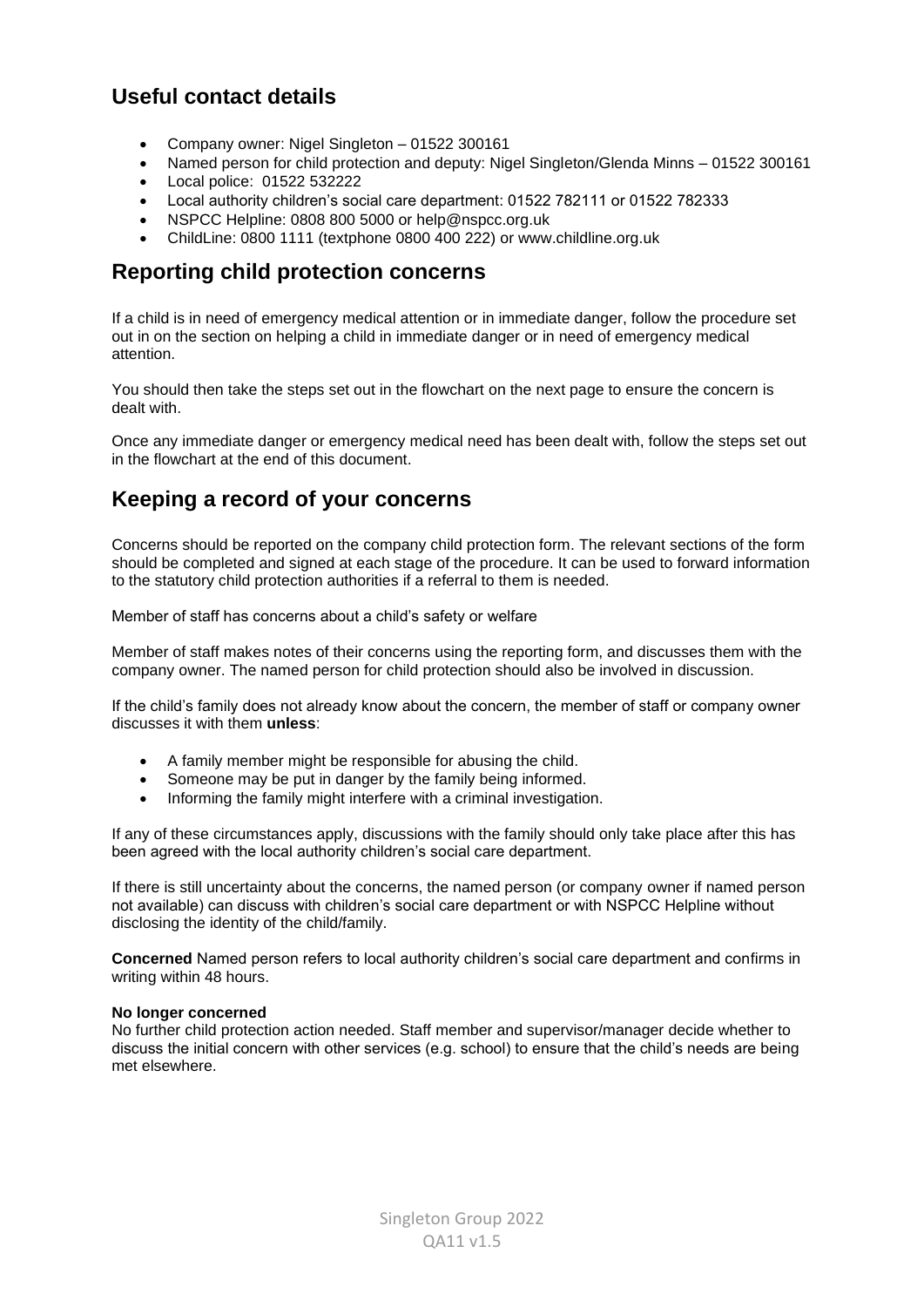## **Dealing with an allegation against an employee**

Any allegations made to Singleton Group in respect to cases where the employee has:

- Behaved in a way that has harmed, or may have harmed a child
- Possibly committed a criminal offence against, or related to, a child
- Behaved towards a child or children in a way that indicates s/he is unsuitable to work with children

Will be reported to the Local Authority Designated Officer or to the relevant agencies (for example, children's services, the NSPCC's helpline 0808 800 5000, or the police).

Management of an allegation of abuse may involve one or all of:

- A police investigation of a possible criminal offence
- Enquiries and assessment by children's social care about whether a child is in need of protection or in need of services
- Consideration by an employer of disciplinary action in respect of the individual.

#### **Review**

This policy will be reviewed every 3 years